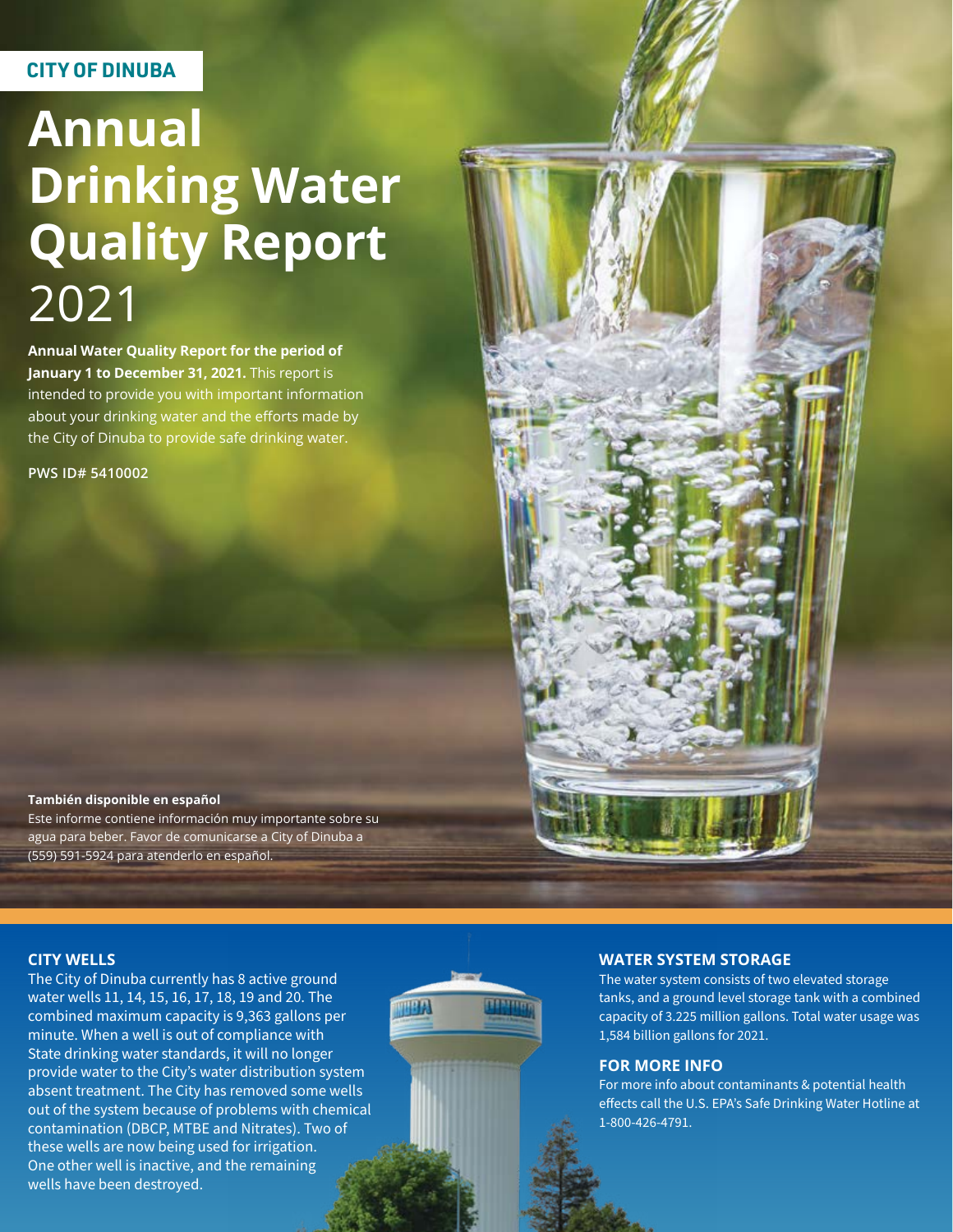## **Test Results**

#### MICROBIOLOGICAL CONTAMINANTS

|                                          | <b>Highest No. of</b><br><b>Detections</b> | No. of Months in<br><b>Violation</b> | <b>MCL</b>                                        | <b>MCLG</b> | <b>Typical Sources of Bacteria and Health Effects</b>                                                                                                                                                      |
|------------------------------------------|--------------------------------------------|--------------------------------------|---------------------------------------------------|-------------|------------------------------------------------------------------------------------------------------------------------------------------------------------------------------------------------------------|
| <b>Total Coliform</b><br><b>Bacteria</b> |                                            |                                      | More than 1 sample in a<br>month with a detection |             | Coliforms are bacteria that are naturally present in the environment and<br>are used as an indicatior that other, potentially-harmful, bacteria may be<br>present. No coliforms were found in any samples. |

### PRIMARY DRINKING WATER STANDARDS (Monitoring of these substances is regulated in order to protect against possible adverse health effects)

#### INORGANIC CHEMICALS

Note: Monitoring frequency is once every 3 years, therefore the system will report these same results each year until the next sample is taken in 2023.

| <b>Substance (Units)</b>                                                           | <b>Year Tested</b> | <b>MCL</b>  | PHG (MCLG)  | Average<br><b>Detected</b> | Range<br>(Low-High) | <b>Violation</b> | <b>Typical Sources</b>                                                                                                                                                                             |  |  |
|------------------------------------------------------------------------------------|--------------------|-------------|-------------|----------------------------|---------------------|------------------|----------------------------------------------------------------------------------------------------------------------------------------------------------------------------------------------------|--|--|
| <b>Barium (ppb)</b>                                                                | 2020               | 1000        | 2000        | 45.0                       | $ND - 73$           | <b>No</b>        | Discharge of oil drilling waste and from metal refineries; erosion<br>of natural deposits.                                                                                                         |  |  |
| Fluoride (ppb)                                                                     | 2020               | 2000        | 1000        | 142.9                      | $120 - 170$         | <b>No</b>        | Erosion of natural deposits discharged from fertilizer and<br>aluminum factories. Water additive that promotes strong teeth.                                                                       |  |  |
| <b>Hexavalent Chromium (ppb)</b>                                                   | 2017               | N/A         | N/A         | 1.9                        | $1.4 - 2.5$         | <b>No</b>        | Discharge from electroplating factories, leather tanneries, wood<br>preservation, chemical synthesis, refractory production, and<br>textile manufacturing facilities; erosion of natural deposits. |  |  |
| For additional information see MCL: www.waterboards.ca.gov/drinkingwater/chromium6 |                    |             |             |                            |                     |                  |                                                                                                                                                                                                    |  |  |
| Nitrate as Nitrogen (ppm)                                                          | 2021               | 10 $(as)$ N | 10 (as) $N$ | 5.8                        | $3.7 - 7.2$         | <b>No</b>        | Runoff and leaching from fertilizer use; leaching from septic<br>tanks, sewage; erosion of natural deposits.                                                                                       |  |  |
|                                                                                    |                    |             |             |                            |                     |                  |                                                                                                                                                                                                    |  |  |

Note: Monitoring frequency is an average of quarterly and annual samples.

#### SYNTHETIC ORGANIC CHEMICALS

Note: DBCP monitoring frequency is an average of monthly and annual samples. Monthly Sampling for 123 Trichloropropane initiated by City of Dinuba. Monitoring frequency quarterly effective January 2018.

| Dibromochloropropane (ppt)<br>(DBCP) | 2021 | 200                                                      |     | 81.2 | $23 - 130$   | <b>No</b>      | Banned pesticide that may still be present in soils due to runoff/<br>leaching from former use on soybeans, cotton, vineyards,<br>tomatoes, and fruit trees. |
|--------------------------------------|------|----------------------------------------------------------|-----|------|--------------|----------------|--------------------------------------------------------------------------------------------------------------------------------------------------------------|
| 123 Trichloropropane (ppb)           | 2019 | MCL <sub>5</sub><br><b>Effective</b><br>date<br>12/14/17 | 0.7 | .04  | $ND - .0012$ | N <sub>o</sub> | A man made subtance used as an industrial solvent and cleaning<br>agent, and is found as an impurity in some previously used soil<br>funigants.              |

#### RADIOLOGICAL

Note: Monitoring frequency is once every 9 years, therefore the system will report these same results each year until the next sample is taken in 2020, 2021, 2022, and 2023.

| Uranium (pCi/L)              | 2008-2010 | 20 | 0.3  | $ND - 0.6$ | <b>No</b> | <b>Erosion of natural deposits.</b> |
|------------------------------|-----------|----|------|------------|-----------|-------------------------------------|
| Gross Alpha Activity (pCi/L) | 2012-2021 |    | 0.38 | $ND - 1.5$ | <b>No</b> | Erosion of natural deposits.        |

### TAP WATER SAMPLES WERE COLLECTED FOR LEAD AND COPPER ANALYSIS FROM 30 HOMES IN THE SERVICE AREA

Note: Monitoring frequency is once every 3 years, next sample is 2022.

| <b>Substance (Units)</b> | <b>Year Tested</b> | AL. | PHG (MCLG) | <b>90th Percentile</b><br><b>Level Detected</b> | <b>Homes</b><br><b>Above AL</b> | <b>Violation</b> | <b>Typical Sources</b>                                                                                              |
|--------------------------|--------------------|-----|------------|-------------------------------------------------|---------------------------------|------------------|---------------------------------------------------------------------------------------------------------------------|
| Copper (ppm)             | 2019               |     | 0.3        | <b>ND</b>                                       |                                 | <b>No</b>        | Internal corrosion of household plumbing systems; erosion of natural<br>deposits; leaching from wood preservatives. |
| Lead (ppb)               | 2019               | 15  | 0.2        | 0.01                                            |                                 | <b>No</b>        | Internal corrosion of household water plumbing systems; erosion of<br>natural deposits.                             |

#### DISINFECTION BYPRODUCTS AND DETECTION RESIDUALS.

Note: Monitoring frequency is once every 3 years for T.Trihalomethans and Haloacetic Acids therefore the system will report these same results each year until the next sample is taken in 2018. Frequency for Chlorine Residual is weekly.

| <b>Substance (Units)</b>           | <b>Year Tested</b> | <b>MCL</b> | PHG (MCLG) | Average<br><b>Detected</b> | Range<br>(Low-High) | <b>Violation</b> | <b>Typical Sources</b>                    |
|------------------------------------|--------------------|------------|------------|----------------------------|---------------------|------------------|-------------------------------------------|
| <b>Total Trihalomethanes (ppb)</b> | 2021               | 80         | N/A        | 0.9                        | $.69 - 1.1$         | <b>No</b>        | Byproduct of drinking water disinfection. |
| <b>Haloacetic Acids (ppb)</b>      | 2021               | 60         | N/A        | <b>ND</b>                  | <b>ND</b>           | <b>No</b>        | Byproduct of drinking water disinfection. |

Sample Collection Locations: ST2S2 - Water Tower 2, ST2S4 - College (Vicinity of Water Tower 1)

#### DISINFECTION RESIDUALS

| <b>Chlorine Residual (ppm)</b> | $202 -$ |  |  | $0.2^{\circ}$ |  | NO | The amount of free and/or available chlorine remaining in<br>distribution lines after contact time. |
|--------------------------------|---------|--|--|---------------|--|----|-----------------------------------------------------------------------------------------------------|
|--------------------------------|---------|--|--|---------------|--|----|-----------------------------------------------------------------------------------------------------|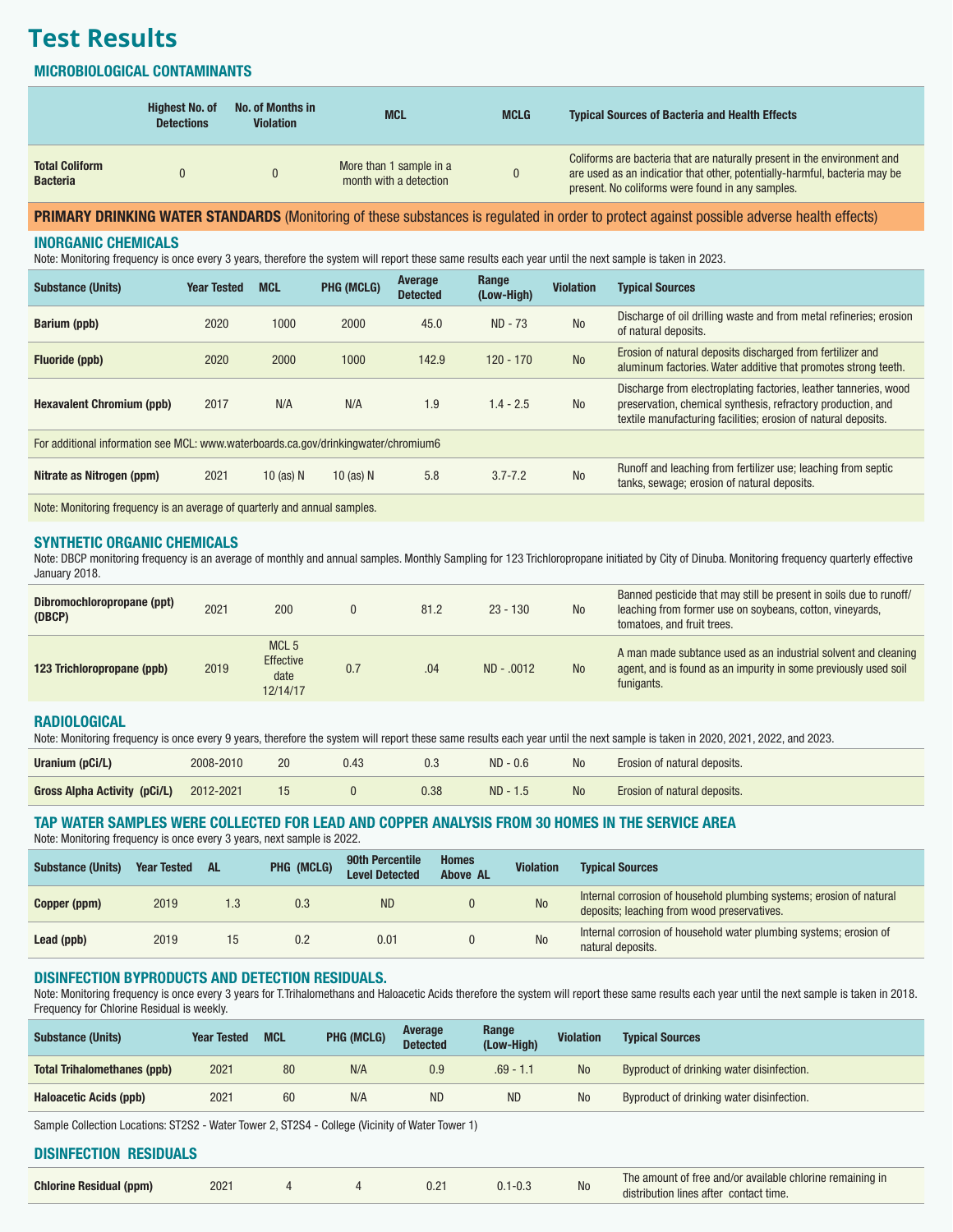#### For Customers with Special Health Concerns

Some people may be more vulnerable to contaminants in drinking water than the general population. Immuno- compromised persons such as persons with cancer undergoing chemotherapy, persons who have undergone organ transplants, people with HIV/AIDS or other immune system disorders, some elderly, and infants can be particularly at risk of infections. These people should seek advice from their health care providers about drinking water . U.S. EPA/CDC (Centers for Disease Control) guidelines on appropriate means to lessen the risk in infections by Cryptosporidium and other microbial contaminants are available from the Safe Drinking Water Hotline (1-800-426-4791).

#### Dinuba's Water Quality

The City of Dinuba tests drinking water quality for all constituents as required by State and Federal Regulations. This report shows the results of our monitoring for the period of January 1 - December 31, 2021. Regulations require us to monitor for certain contaminants less frequently because the concentrations of these contaminants do not vary significantly from year to year. Drinking water, including bottled water, may reasonably be expected to contain at least small amounts of some contaminants. The presence of contaminants does not necessarily indicate that water poses a health risk.

#### Additional Information About Your Water

The sources of drinking water (both tap water and bottled water) include rivers, lakes, streams, ponds, reservoirs, springs and wells. As water travels over the surface of the land or through the ground, it dissolves naturally-occurring minerals, and in some cases radioactive material, and can pick up substances resulting from the presence of animals or from human activity.

#### SECONDARY DRINKING WATER STANDARDS, REGULATED CONTAMINANTS

Note: Monitoring frequency is once every 3 years, therefore the system will report these same results each year until the next sample is taken in 2023

#### INORGANIC

| <b>Substance (Units)</b>                            | Year<br><b>Tested</b> | <b>MCL</b>  | <b>Results</b> | Range (Low-<br>High) | <b>Violation</b> | <b>Typical Sources</b>                                                                                                   |
|-----------------------------------------------------|-----------------------|-------------|----------------|----------------------|------------------|--------------------------------------------------------------------------------------------------------------------------|
| <b>Total Dissolved</b><br>Solids (ppm)              | 2020                  | 1500        | 265.7          | $190 - 340$          | <b>No</b>        | Runoff/leaching from natural deposits.                                                                                   |
| Chloride (ppm)                                      | 2020                  | 600         | 21.1           | $7.5 - 47$           | <b>No</b>        | Runoff/leaching from natural deposits.                                                                                   |
| Iron (ppb)                                          | 2020                  | 300         | 30             | ND - 210             | <b>No</b>        |                                                                                                                          |
| Sulfate (ppm)                                       | 2020                  | 600         | 14             | $5.9 - 32$           | <b>No</b>        | Runoff/leaching from natural deposits;<br>industrial wastes.                                                             |
| <b>Specific</b><br><b>Conductance</b><br>(umhos/cm) | 2020                  | 2200        | 398.6          | $250 - 510$          | <b>No</b>        | Substances that form ions when in water;<br>seawater influence.                                                          |
| <b>Turbidity (units)</b>                            | 2020                  | 0.5         | 0.29           | $0.12 - .95$         | <b>No</b>        | Soil runoff.                                                                                                             |
| P.H. (Std. Units)                                   | 2020                  |             | 8.0            | $8.0 - 8.1$          | <b>No</b>        | Inherent characteristic of water.                                                                                        |
| Sodium (ppm)                                        | 2020                  | <b>None</b> | 31.9           | $26 - 48$            | <b>No</b>        | The salt present in the water is generally<br>naturally occurring from the erosion of<br>natural deposits.               |
| Hardness (ppm)                                      | 2020                  | <b>None</b> | 123.7          | $62 - 200$           | <b>No</b>        | The sum of polyvalent cautions present<br>in the water, usually naturally occurring.<br>Generally magnesium and calcium. |

NITRATES in drinking water at levels above 10 mg/L is a health risk for infants of less than six months of age. Such nitrate levels in drinking water can interfere with the capacity of the infant's blood to carry oxygen, resulting in a serious illness; symptoms include shortness of breath and blueness of the skin. Nitrate levels above 10 mg/L may also affect the ability of the blood to carry oxygen in other individuals, such as pregnant women and those with certain specific enzyme deficiencies. If you are caring for an infant, or you are pregnant, you should ask advice from your health care provider.

LEAD: Infants and young children are typically more vulnerable to lead in drinking water than the general population. It is possible that lead levels at your home may be higher than at other homes in the community as a results of materials used in your home's plumbing. If you are concerned about elevated lead levels in your home's water, you may wish to have your water tested and/or flush your tap for 30 seconds to 2 minutes before using tap water. Additional information is available from the U.S. EPA Safe Drinking Water Hotline (1-800-426-4791).



In order to insure that tap water is safe to drink, the U.S. Environmental Protection Agency (USEPA) and the State Department of Health Services prescribe regulations that limit the amount of certain contaminants in water provided by public water systems. Department regulations also establish the same public health protection limits for contaminants in bottled water.

#### Substances that May be Present in Source Water Include:

- Microbial Contaminants, such as viruses and bacteria, that may come from septic systems, agricultural livestock operations, wildlife, and wastewater treatment plants.
- Inorganic Contaminants, such as salts and metals, which can be naturallyoccurring or result from urban storm water runoff, industrial or domestic wastewater discharges, oil and gas productions, mining or farming.
- Pesticides and Herbicides, which may come from a variety of sources such as agriculture, urban storm water runoff, and residential uses.
- Organic Chemical Contaminants, including synthetic and volatile organic chemicals, that are byproducts of industrial processes and petroleum production, and can also come from gas stations, urban storm water runoff, agriculture application, and septic systems.
- Radioactive Contaminants, which can be naturally occurring or be the result of oil and gas production and mining activities.

#### Table Definitions:

#### Public Health Goal (PHG):

The level of contaminant in drinking water below which there is no known or expected risk to health. PHGs are set by the California Environmental Protection Agency.

#### Maximum Contaminant Level Goal (MCLG):

The level of a contaminant in drinking water below which there is no known or expected risk to health. MCLGs are set by the U.S. Environmental Protection Agency (USEPA).

#### Maximum Contaminant Level (MCL):

The highest level of contaminant that is allowed in drinking water. Primary MCLs are set as close to the PHGs (or MCLGs) as is economically feasible. Secondary MCLs are set to protect the odor, taste, and appearance of drinking water.

#### Primary Drinking Water Standards (PDWS):

MCLs for contaminants that affect health along with their monitoring and reporting requirements, and water treatment requirements.

#### Secondary Drinking Water Standards (SDWS):

MCLs for contaminants that affect taste, odor, or appearance of the drinking water. Contaminants with SDWSs do not affect the health of the MCL levels.

ND: Not detectable at testing limit.

ppm: parts per million or milligrams per liter (mg/L)

ppb: parts per billion or micrograms per liter (ug/L)

ppt: parts per trillion or nanograms per liter (ng/L)

pCi/L: picocuries per liter (a measure of radiation)

Umhos/cm: Measure of conductivity.

#### Treatment Technique (TT):

A required process intended to reduce the level of a contaminant in drinking water.

#### Regulatory Action level (AL):

The concentration of a contaminant which, if exceeded, triggers treatment or other requirements which a water system must follow.

#### 90th Percentile:

Out of every 10 homes sampled, 9 were at or below this level.

#### Contact Information for Report

Ismael Hernandez, Public Works Director ihernandez@dinuba.ca.gov

Juan Medina, Water System Specialist III jmedina@dinuba.ca.gov